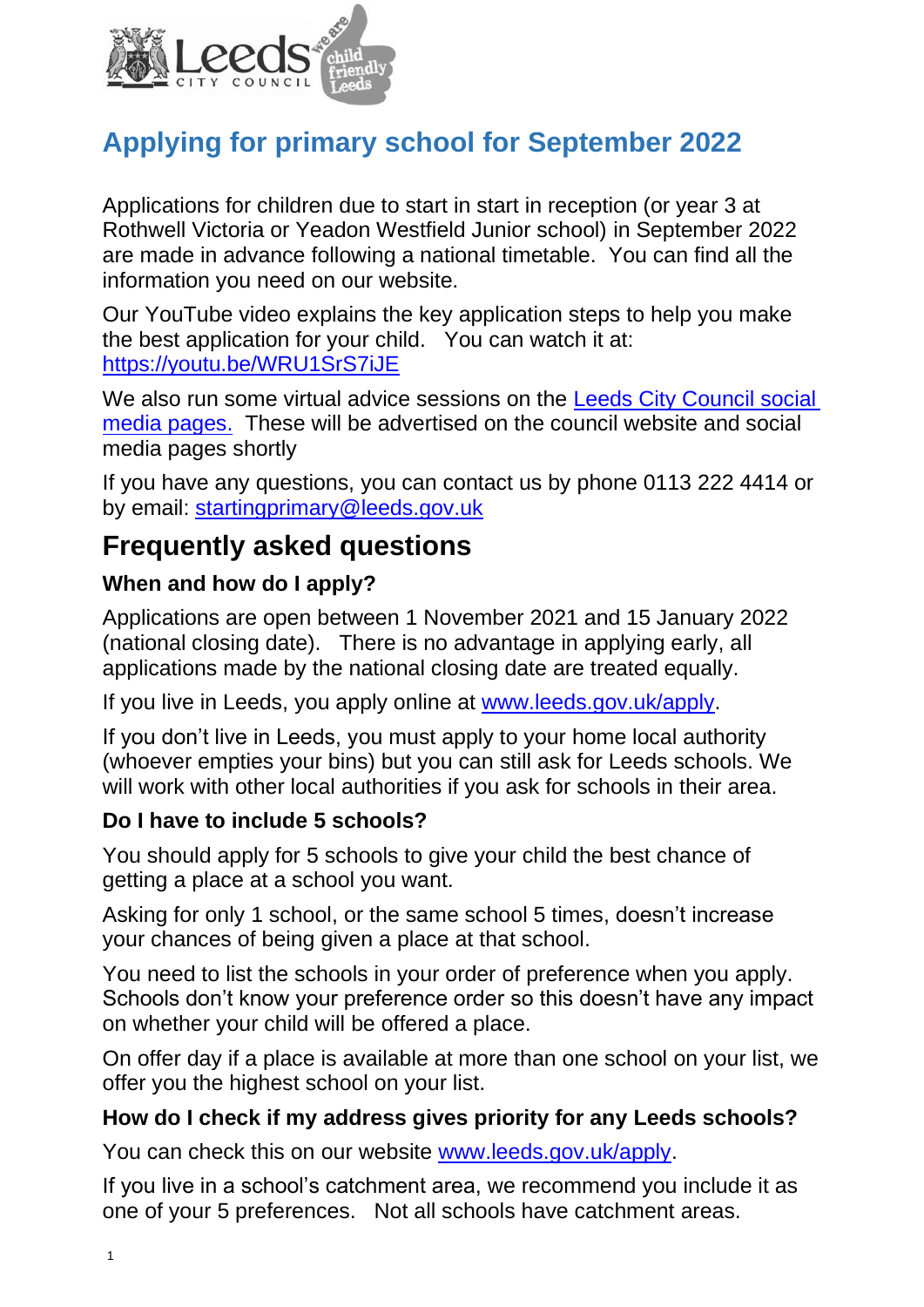

Living in a school's catchment area does not guarantee your child a place at that school, it provides a higher priority for admission to that school.

**Make sure you use the right address -** It is a crime to use a false address in your application. Every year, we see applicants using fraudulent addresses such as the address of a childminder or relative or even renting a property close to a popular school for a short period of time. These are all fraudulent addresses.

We do checks and if an application is found to be fraudulent or intentionally misleading, we will withdraw the offer of a place, even if a child has started at a school. Find out more at [www.leeds.gov.uk/apply](http://www.leeds.gov.uk/apply)

#### **How to do I know if my child has a reasonable chance of being offered a place?**

Each school has its own set of rules which are used to decide which children to offer a place to. This is called their admissions policy.

You should read the admissions policy for each school you want to apply for. This will help you to check what chance your child has of getting a place. You can check the admission policy criteria at step 4 on our webpage [www.leeds.gov.uk/apply](http://www.leeds.gov.uk/apply) 

To work out whether your child has a good chance of getting an offer at a school, you should

- check which priority of the admission policy your child falls under and
- check if children in that same priority got a place in previous years

## **How do I check if I need to provide extra information?**

If you think your child should get a place due to a specific admission criteria, you may need to submit extra information to support your application by the closing date.

You may need to submit extra information if your child:

- has spent time in care (fostered, adopted or looked after)
- needs to show proof of religion
- qualifies for a specific admission criteria

## **If I only provide 1 preference and you can't offer my child a place at this school, will you allocate me a place at my local or closest school?**

No. We can't do this as we're not allowed to reserve places. Places will be given to those who ask for them, this means the local school's places may be full because other children asked for a place there.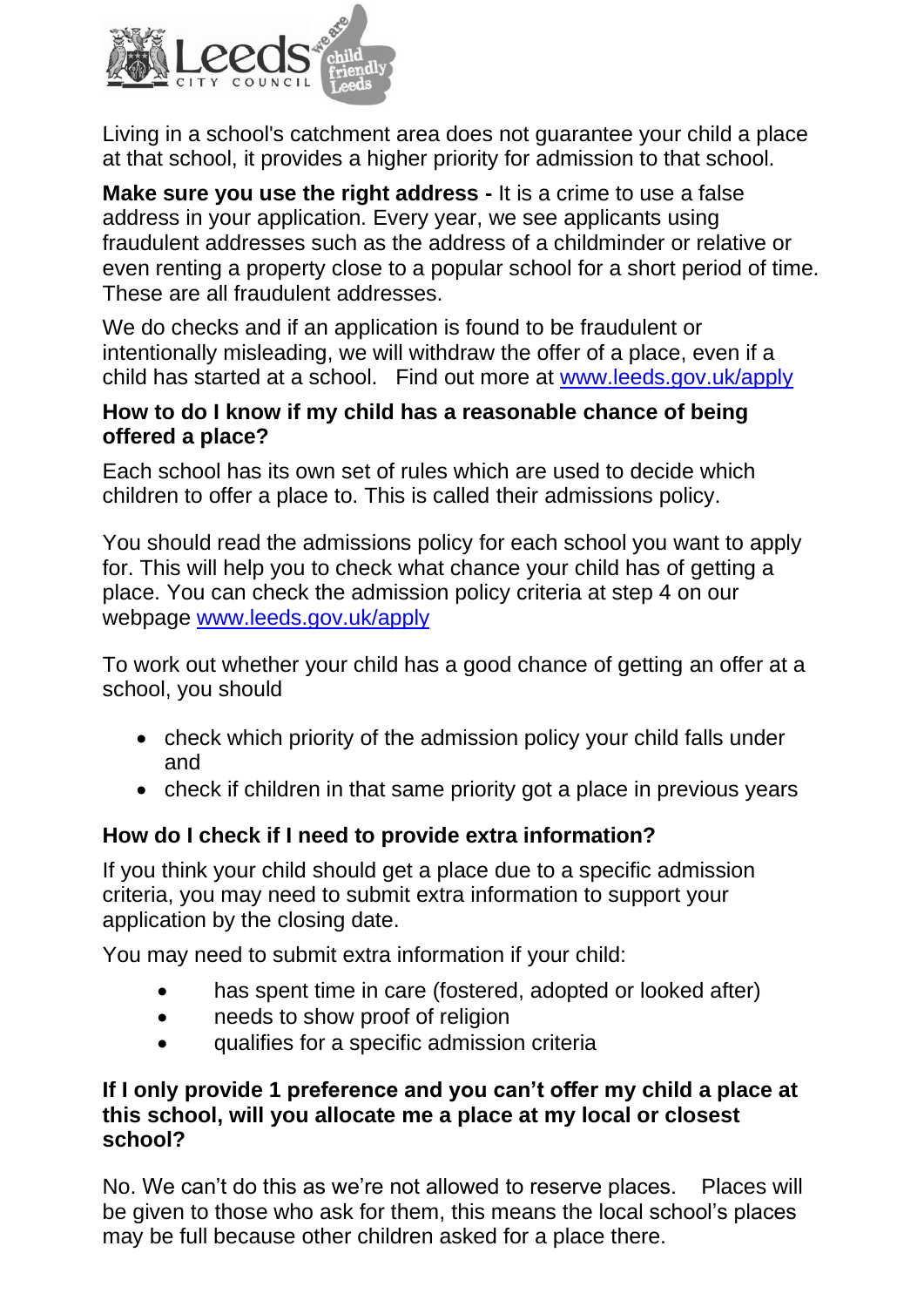

## **My neighbour's child qualified for a place last year, so won't my child be guaranteed a place at the same school?**

No child is guaranteed a place at any school. Your neighbour's child may have met different admission criteria, or there may have been a different number of applications that year.

You should look at the school's admission criteria to help you decide if there is a reasonable chance of your child being offered a place.

## **Do I need to apply if my child has a sibling?**

Yes, you still need to apply. Not all schools provide a higher priority for siblings.

You should read each school's admissions policy to see if your application will meet their sibling criteria. Make sure you include sibling information on your application.

## **Do I need to apply if my child currently attends the nursery?**

Yes, you still need to apply. Going to a school's nursery does not guarantee your child a place at that school. All places are offered according to the school's admission policy criteria.

## **How do I find out more about a school?**

Schools may hold open days or have virtual tours. Look at each school's website for more information or contact them to ask questions.

## **How will my child travel to school?**

Only a small number of children are entitled to free travel assistance. The fact that an older sibling had a free bus pass doesn't mean your child will automatically be eligible for one.

Read the Leeds Children's Services Transport Policy [www.leeds.gov.uk/schooltransport](http://www.leeds.gov.uk/schooltransport) to see whether your child might qualify for travel support.

## **What happens if my circumstances change after I apply?**

You need to tell us immediately if there are changes in your circumstances that affect your application **before your child starts at the school**.

You must let us know if:

- you have moved home
- your child's sibling has left or joined a school you've applied to
- your child has left a feeder school

If you do not tell us about changes, we may withdraw your school offer. If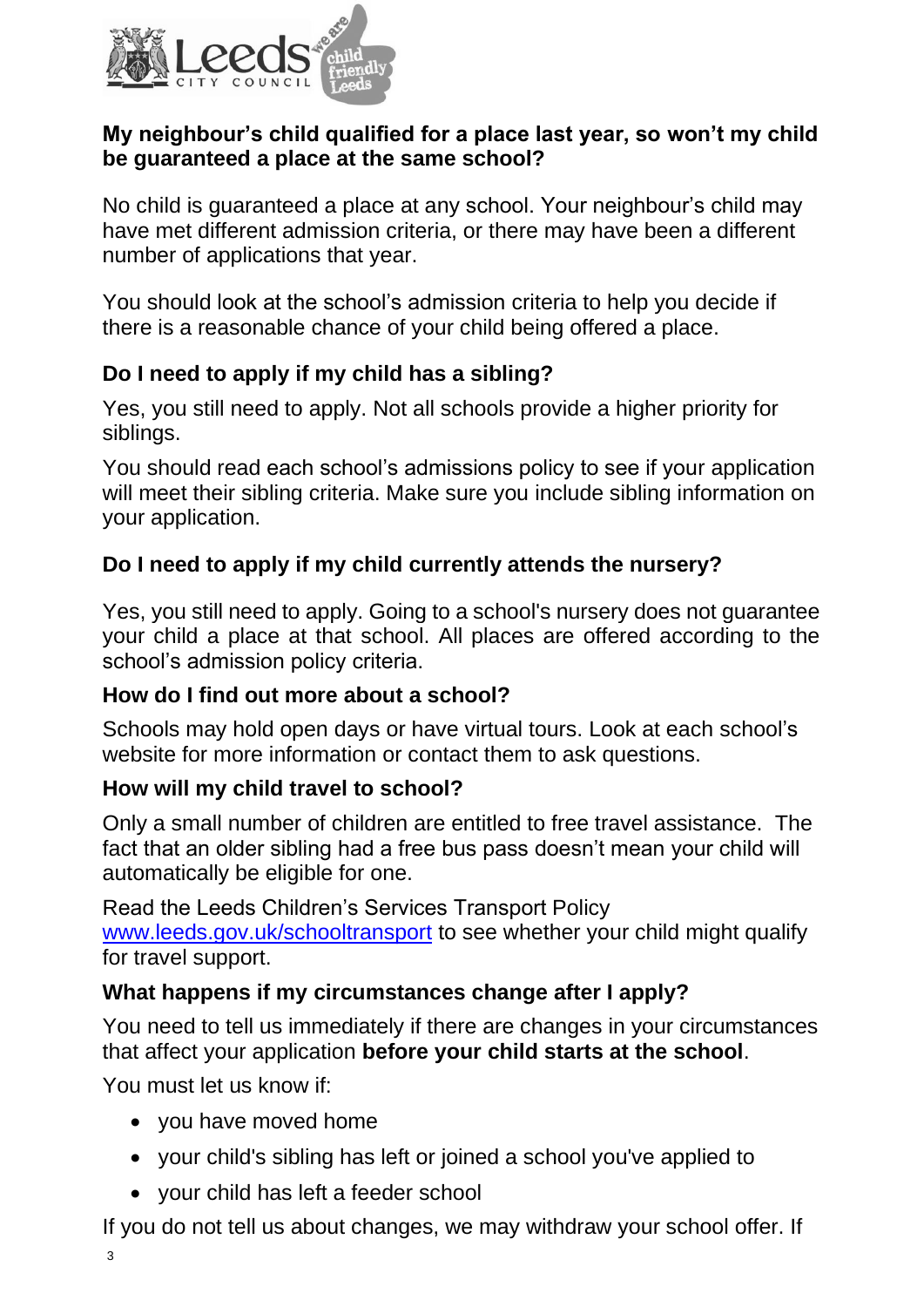

you're unsure if a change affects your application, please contact us.

#### **What happens if we are expecting to move home after the national closing date?**

You should apply by the deadline date from your current address

You must tell us as soon as you move home and send us all the address evidence we ask for. You can send this as soon as you have it but no more than a month after you've moved. If you want us to amend the application before offer day, we must receive all your address evidence, and any new school preferences, by 28 February.

If you **live outside the UK** and are planning to move to Leeds soon, you can apply for a reception or junior school place in advance, but we need to use your international address until your child has arrived in Leeds. You will need to provide us with address evidence when your child arrives in Leeds.

The specific address evidence we need to receive is set out on our website [https://www.leeds.gov.uk/schools-and-education/school](https://www.leeds.gov.uk/schools-and-education/school-admissions/making-changes-to-your-application)[admissions/making-changes-to-your-application](https://www.leeds.gov.uk/schools-and-education/school-admissions/making-changes-to-your-application) 

## **When do we find out what school place our child has been offered?**

We offer primary school places on 19 April 2022 (national offer day).

If you applied through our online application portal, we'll email you with your child's offer. We'll send the email during the working day.

If you applied in any other way, you'll receive an offer letter to your registered home address (a few days after offer day).

## **What happens if I apply after the national deadline?**

Applications submitted after the deadline may be treated with a lower priority than applications submitted on time. If you submit your application:

- between 16 January and 12 February, some Leeds schools will treat the application as on time - check if this date applies by reading the school's own admissions policy
- between 13 February and 28 February, your application will receive a lower priority than those submitted on time - unless we agree you had exceptional reasons for missing this date – but you will get an offer on national offer day
- on or after 1 March 2022, you will not receive a school offer until May 2022 after all other school places have been given out on offer day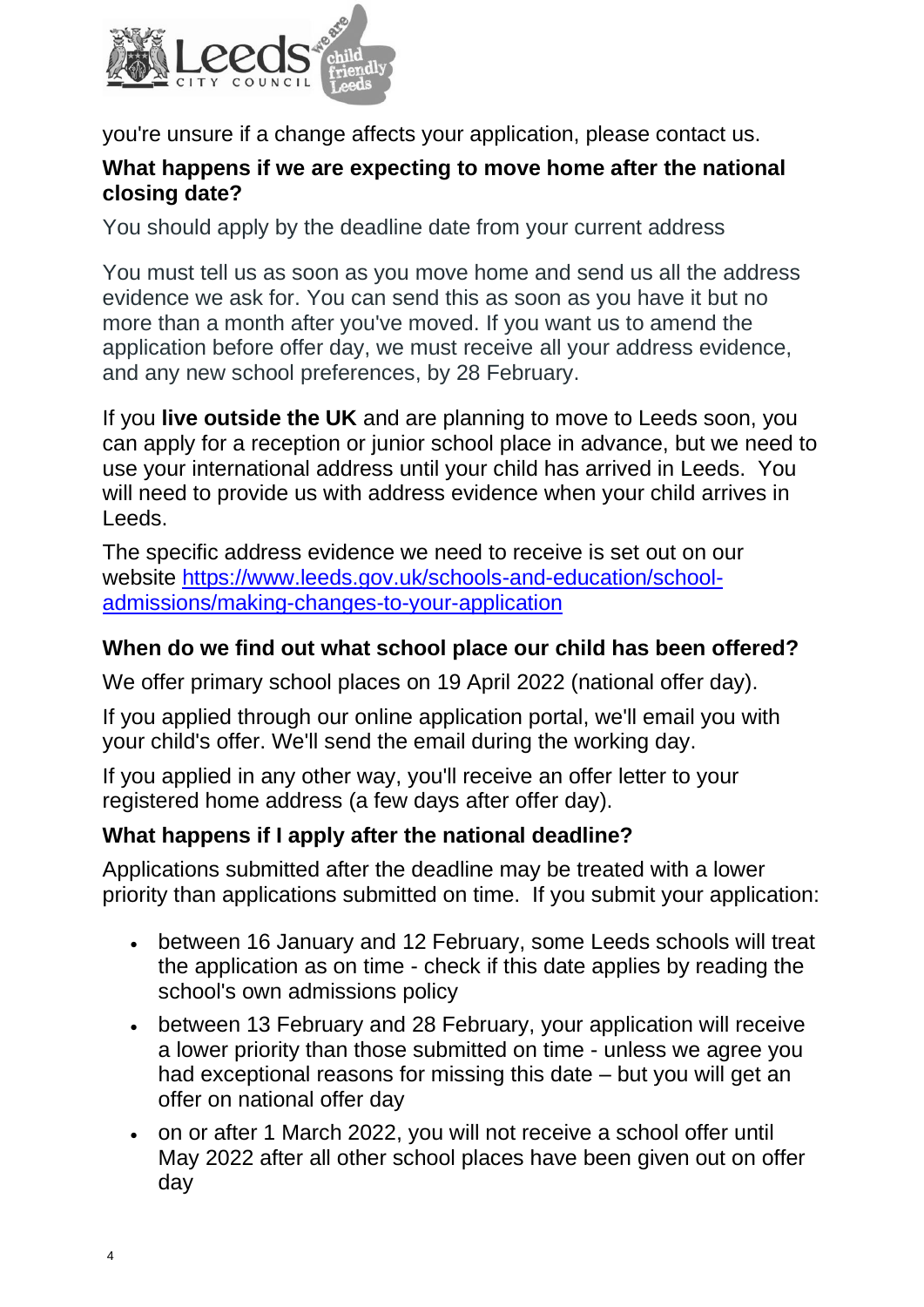

If you have exceptional reasons why you could not submit your application by 15 January, you must tell us by email. Not receiving a reminder to apply is not an exceptional reason.

#### **I am thinking about home education for my child, where can I find out more?**

Teaching your child at home, instead of sending them to school full time is called elective home education. If your child is of compulsory school age (between 5 and 16 years old) and you want to teach them at home, you should contact us for more information, please phone 0113 378 5028 or email [EHE@leeds.gov.uk](mailto:EHE@leeds.gov.uk)

You can teach them yourself or employ a tutor to support you. You will be fully responsible for making sure that they receive a suitable, full-time education for their age, aptitude and skills and special educational needs (if any). If you educate your child at home, you will not get any financial help from us.

We need to safeguard all children and to make sure they are getting a suitable education at home. To do this, we will arrange a home visit at least once a year to see you and your child and we will ask you to provide an education plan.

You can read more about home education here: <https://www.gov.uk/government/publications/elective-home-education>

## **Useful numbers and contact details**

**Leeds City Council website:** [www.leeds.gov.uk/apply](http://www.leeds.gov.uk/apply)

**Admissions team:** For all admissions enquiries please contact 0113 222 4414 or email startingprimary@leeds.gov.uk

**Transport:** For application forms, guidance notes, Leeds Children's Transport policy, Under-16 Photocards and information about bus travel can be obtained at: [https://www.wymetro.com/schools/your-school/](https://www.wymetro.com/schools/your-school/I) If you need information on your 'Nearest Qualifying School' or have other general school transport questions please contact the Leeds Education Transport Assessment Team on 0113 348 1122 or [educationcustomerservices@westyorks-ca.gov.uk.](mailto:educationcustomerservices@westyorks-ca.gov.uk)

**Elective Home Education:** For information on Elective Home Education please contact 0113 378 5028

5 **School meals:** For information and applying for free school meals please contact 0113 222 4404.